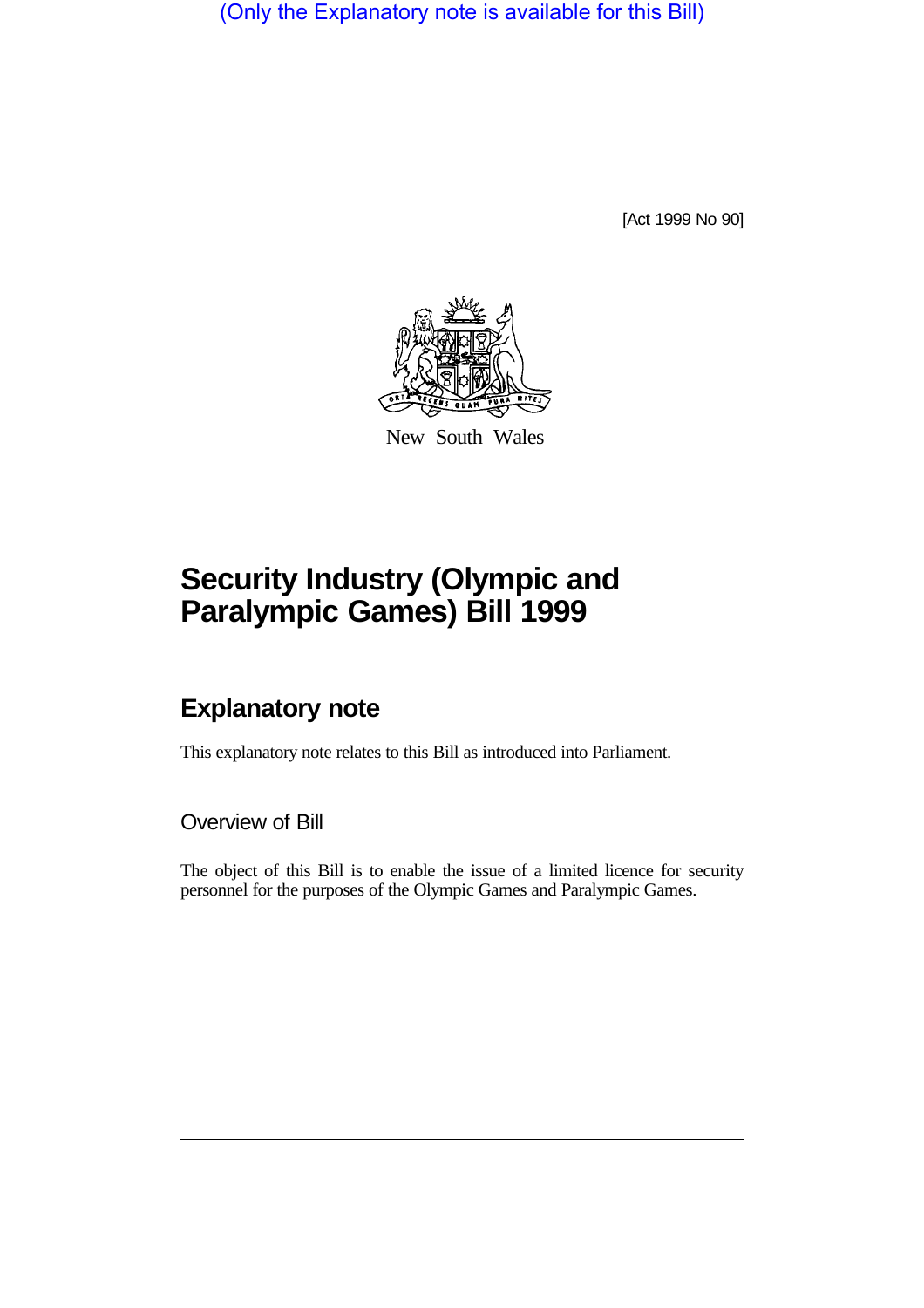Security Industry (Olympic and Paralympic Games) Bill 1999 [Act 1999 No 90]

Explanatory note

#### Outline of provisions

#### **Part 1 Preliminary**

**Clause 1** sets out the name (also called the short title) of the proposed Act.

**Clause 2** provides for the commencement of the proposed Act on a day or days to be appointed by proclamation.

**Clause 3** defines certain words and expressions used in the proposed Act, namely *Homebush Bay*, *Olympic Co-ordination Authority*, *Olympic venues and facilities* and *the Olympic Games*.

### **Part 2 Security Industry Act 1997**

**Clause 4** provides that the proposed Part is to be construed with and as if it formed part of the *Security Industry Act 1997*. The proposed Part therefore has effect as if it made unincorporable amendments to the *Security Industry Act 1997*. The clause also provides that, in the event of an inconsistency between the proposed Part and the *Security Industry Act 1997*, the proposed Part is to prevail to the extent of the inconsistency.

**Clause 5** creates an additional class of licence under the *Security Industry Act 1997*, namely the Olympic security licence. An Olympic security licence authorises the licensee to carry on a limited range of security activities at Homebush Bay and at any Olympic venues and facilities during the 4-month period from 1 August 2000 to 30 November 2000.

**Clause 6** specifies information and particulars, additional to that required under the *Security Industry Act 1997*, that are to be provided by an applicant for an Olympic security licence.

**Clause 7** provides that the fee for an Olympic security licence is to be paid to and retained by the Security Resource Centre.

**Clause 8** prevents the Commissioner of Police from granting an Olympic security licence unless the applicant has attained satisfactory competency standards and levels of accreditation. The clause also specifies other eligibility requirements and creates offences concerning the dishonest use of documents as evidence that a person has attained satisfactory competency standards and levels of accreditation.

**Clause 9** provides that the term of an Olympic security licence is 4 months from 1 August 2000.

Explanatory note page 2